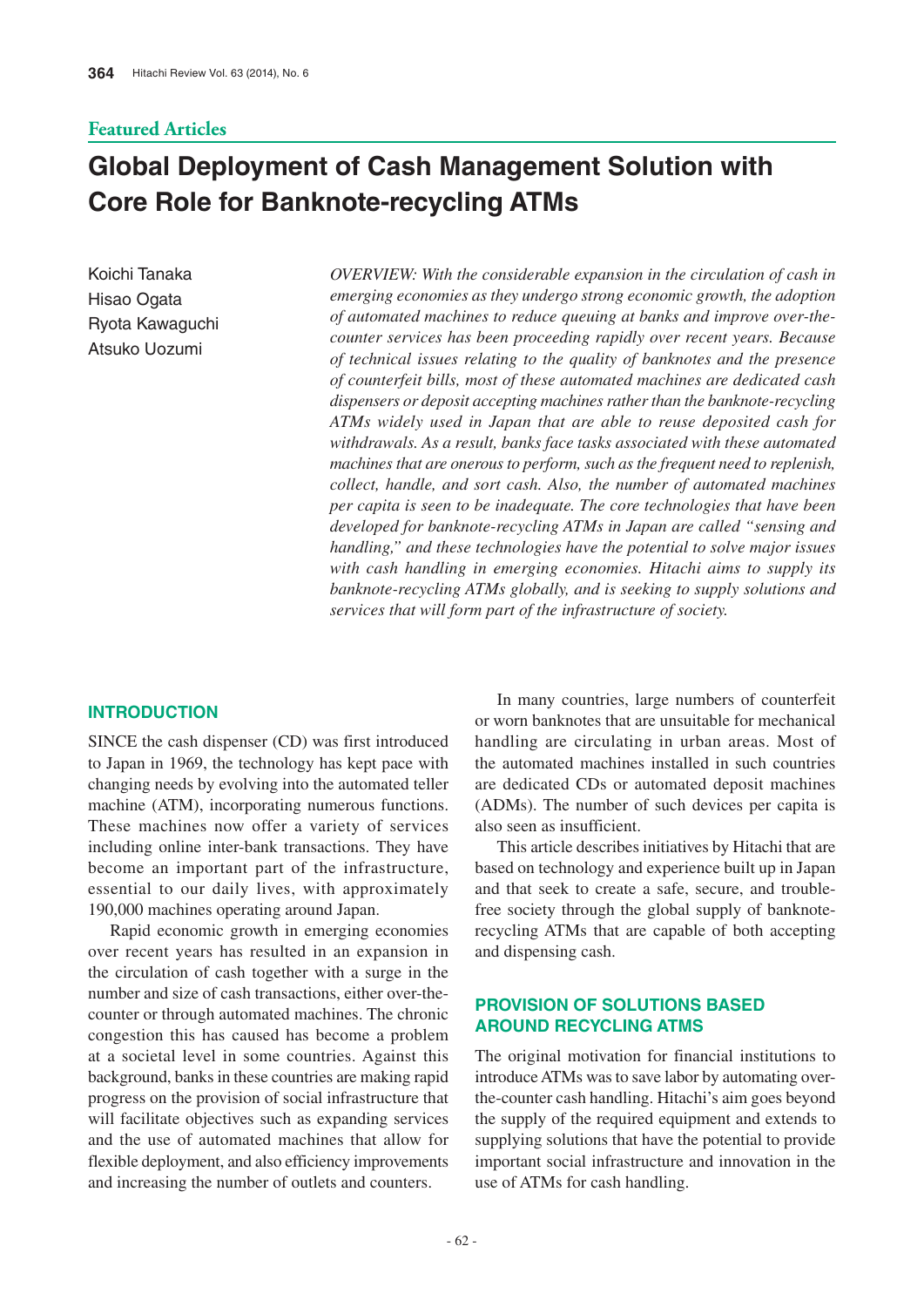### **Improvement in Cash Handling and Capital Efficiency**

Most overseas banks return the banknotes they receive at the counter or ADM to the back office or a cash handling center. The cash is then tallied by counting the banknotes to confirm their total matches the receipt. Next, in accordance with legal requirements, the banknotes are checked manually or using a specialpurpose scanner to sort counterfeit or worn banknotes from those able to remain in circulation. The former are returned to the currency issuing agency (such as the central bank). Of the remaining banknotes, those suitable for mechanical handling are selected so they can be used to stock CDs.

In addition to this back office work, another necessary task is the continual monitoring of CDs and ADMs so that they can be frequently restocked or emptied of cash to ensure they do not shut down due to lack of funds or becoming full. In the case of machines installed away from bank branches, this also requires the transportation of cash, a task made expensive by the attendant need for security.

CDs and ADMs also pose a problem of capital efficiency. Whereas CDs need to be stocked with banknotes, ADMs require their collection. Compared to the case when deposited banknotes are reused for withdrawals, this will in principle require roughly double the amount of cash and associated handling. Because this cash is not available for other investment, the loss of capital efficiency imposes a non-trivial cost, particularly in countries with high interest rates.

In contrast, a recycling ATM performs counterfeit checking, sorting, and counting of deposited banknotes automatically, identifying those suitable for reuse and storing them in its internal repository. The banknotes from the repository can then be used for withdrawals. For these reasons, Hitachi believes the recycling ATM is an effective solution because not only can it perform the back office work itself, it also reduces the amount of cash needed for cash services.

# **Provision of Safe, Secure, and Convenient Cash Transactions**

In countries where there is a high risk of banknotes being forged or deliberately altered, not only are such banknotes frequently deposited over the counter or into ADMs, it is also not unusual for such counterfeit notes to be present in cash withdrawn from a CD. Similarly, the presence of worn banknotes in circulation is an operational problem for CDs and ADMs because it makes them more likely to jam. The tasks of identifying and separating worn banknotes, detecting and eliminating counterfeit notes, and investigating how they entered the system imposes a major workload on cash handling centers and other facilities that perform back office work.

The advanced banknote recognition functions in recycling ATMs can detect and separate banknotes unsuitable for circulation and automatically deal with them in accordance with the applicable rules. Furthermore, the next-generation banknote-recycling mechanism described below can track each banknote that passes through an ATM, including counterfeit notes, by using a function for reading the banknote serial numbers.

In this way, the recycling ATM can act as part of the social infrastructure, reducing security risks that threaten our safety and providing an environment in which users can be confident about making transactions.

### **TECHNICAL INNOVATION UNDERPINNING GLOBAL DEPLOYMENT**

#### **Challenges for Global Deployment of Recycling ATM**

Hitachi has been working relentlessly to develop its ATMs ever since it leads the world with the release of its HT-2806 recycling ATM in the 1980s. In order to market these machines globally, however, there is a need for further development to adapt them to the banknotes and other requirements of different countries and regions.

Fig. 1 shows the technical elements that make up the cash module at the core of an ATM. Banknotes inserted by users into the bill slot on an ATM are separated and passed one at a time through



*Fig. 1—Technologies Used in Note Transport Mechanism. After being individually separated and passed through the note validator, the banknotes are sorted and then stacked.*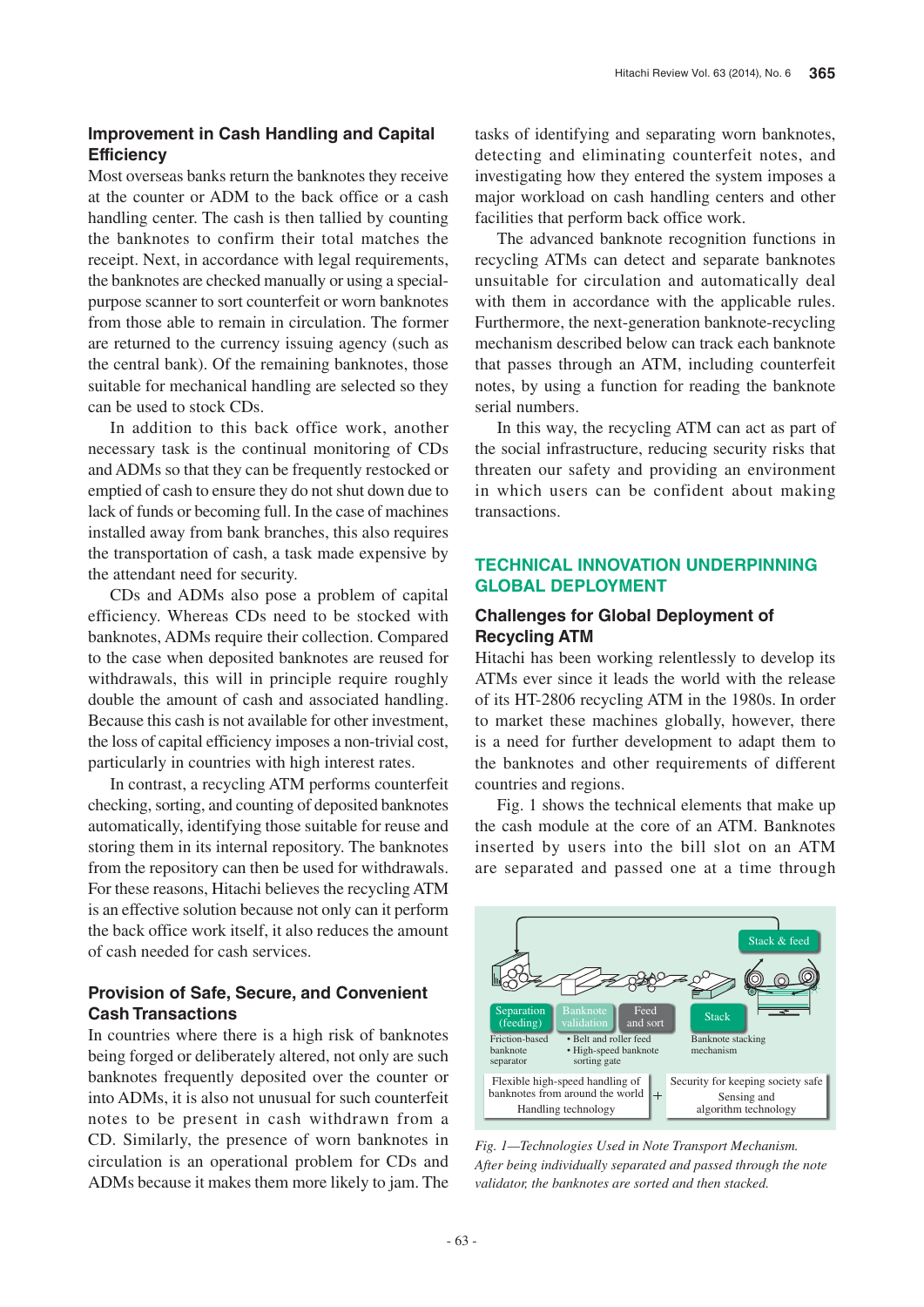TABLE 1. Relevant Factors for Overcoming Challenges *The table lists the factors relevant to the challenges that needed to be overcome before the cash module could be marketed globally.*

| Category                                      | <b>Relevant factors</b>                                                                                                                                                                                                                                             |
|-----------------------------------------------|---------------------------------------------------------------------------------------------------------------------------------------------------------------------------------------------------------------------------------------------------------------------|
| Physical<br>properties of<br><b>banknotes</b> | Variety of dimensions, built-in security features, paper<br>types, and materials (polymer banknotes)                                                                                                                                                                |
| <b>Banknote</b><br>circulation                | Degradation of banknotes in circulation, risk of<br>counterfeit notes, differences in number of banknote<br>denominations to be handled, skewing in number of<br>notes in each denomination needing to be held due to<br>country's choice of banknote denominations |
| <b>ATM</b><br>installation<br>site            | Harsh conditions due to temperature, humidity,<br>weather, dust, and other environmental factors when<br>ATMs installed on building exteriors, prevalence of<br>criminal acts such as vandalism or illegal withdrawals<br>from ATMs                                 |

ATM: automated teller machine

the banknote validator that rapidly reads their denomination and checks for counterfeit notes and whether they are torn or folded, and then on to the feeding and sorting unit that stacks them in accordance with the result of validation.

When seeking to supply ATMs developed in Japan to overseas markets, the initial challenges for the cash module related to the sensing technology, which must reliably read the characteristics of even worn banknotes in poor condition, and the handling technology, which needs to be able to feed different types of banknotes reliably without their jamming. Technical innovations were required in both cases. As obtaining the specifications for banknotes circulating in different countries was difficult, the challenges lay in studying and analyzing the banknotes from these different countries and regions to work out how to handle them and to expand the range of options able to be offered. Table 1 lists the factors relevant to overcoming these challenges.

Fig. 2 shows the differences in the dimensions of banknotes from different countries and regions, one example of a physical banknote characteristic.

## **Commercialization of Banknote-recycling Mechanism**

Hitachi overcame the three challenges described above to release the Hitachi Cash Module worldwide banknote-recycling mechanism in 2000. With ongoing enhancements having been made since then, the unit continues to be supplied as a core module. ATMs fitted with the Hitachi Cash Module are now operating in more than 50 countries around the world, including China and India. The Hitachi Cash Module is an entrylevel model for banknote-recycling that can work with



*Fig. 2—Dimensions of Banknotes Used in Different Countries and Regions.*

*Banknotes are very diverse, with different denominations having the same widths in some countries and different lengths and widths in other countries or regions.*

banknotes in a variety of sizes from around the world by using multiple cash cassettes, a cash handling technique common in overseas CDs.

In 2009, Hitachi released the Universal Recycler (UR) series next-generation banknote-recycling mechanism and the Smart Recycler (SR) series of ATMs fitted with the UR mechanism (see Fig. 3). Hitachi has continued to develop the technology of the UR series based on the needs of different stakeholders and the problems they face, namely the operational considerations of banks, the staff who handle cash, and the ATM users. In addition to increasing cassette capacity to lengthen the time between visits to



*Fig. 3—Next-generation Banknote-recycling Mechanism and ATMs in which it is Used.*

*The series was developed with consideration for a variety of needs and issues, including staff and the operational considerations of banks as well as users.*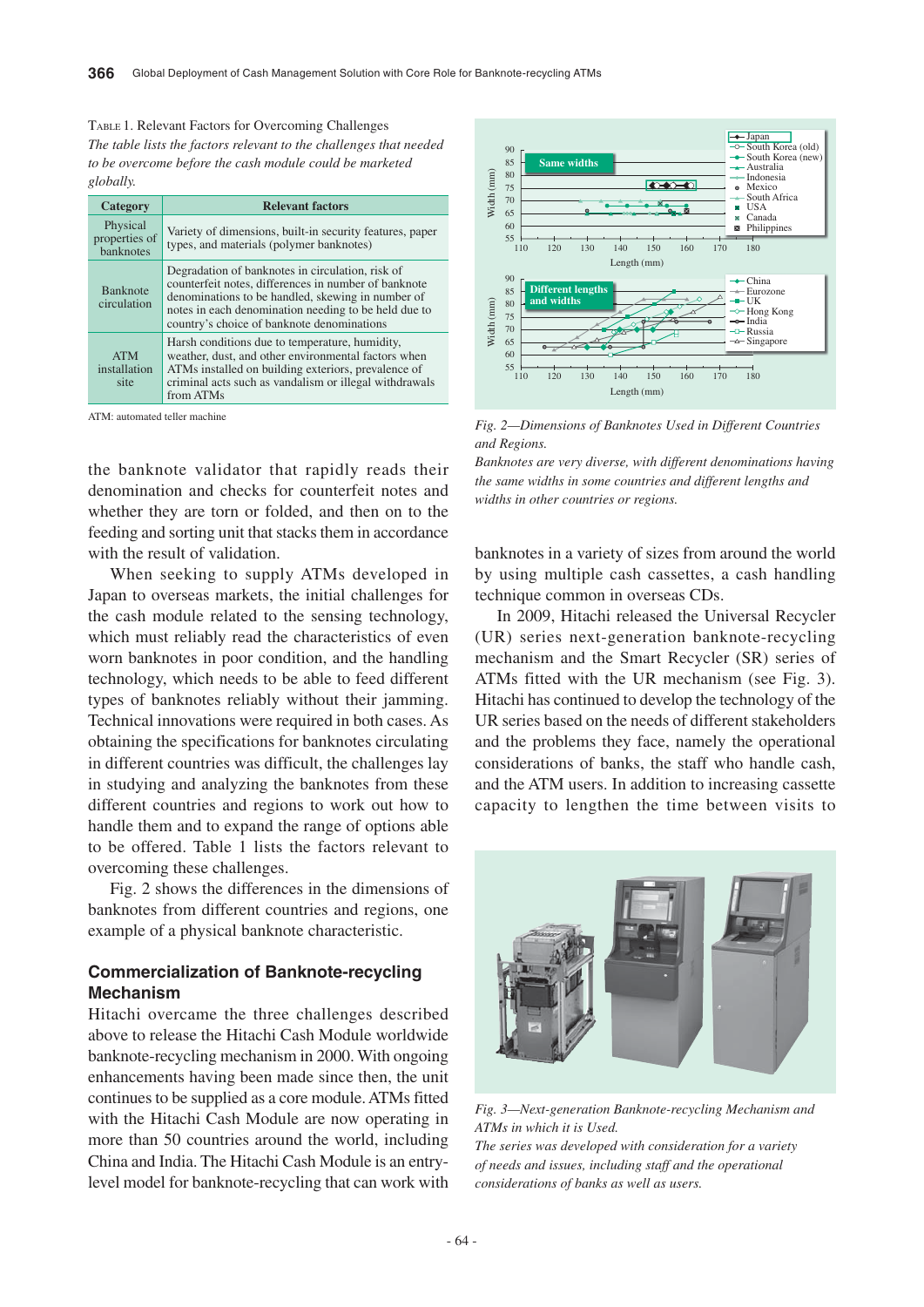

*Fig. 4—Minimizing Quantity of Banknotes to be Transported for Cash Circulation.*

*Efficient cash handling and better security can be achieved by minimizing the quantity of banknotes that need to be transported.*

replenish or collect cash, the machines are equipped with an internal mechanism for verifying the number of notes with a view to offering a wider range of solutions in the future. They also support tracking of banknotes by serial number.

In the future, Hitachi intends to develop solutions that improve the efficiency of cash handling and equipment operation, enhance security, and allow cash to be handled with confidence by using the banknoterecycling mechanism to implement banknoterecycling at different points and minimize the quantity of notes that need to be moved (see Fig. 4).

The next section describes the technologies that underpin the banknote-recycling mechanisms and solutions already in commercial use.

# **Sensing Technologies for Banknoterecycling Mechanisms**

While automated machines need to recycle as many deposited banknotes as possible to achieve a high level of cash handling efficiency, they also need to avoid accepting counterfeit or deliberately altered notes and dispensing worn notes. On the other hand, being too strict about banknote validation will detract from user satisfaction and operational efficiency by rejecting notes that could have been accepted or withholding notes that could have been used for withdrawals.

Furthermore, banknote validation needs to take place in the very short period of time between the note's passing through the validator and its sorting in the stacker.

In response, Hitachi has applied optical, chemical, and electromagnetic techniques to the study of banknotes from around the world to develop validation technologies that combine sensors and algorithms. The banknote validator performs high-speed processing that integrates data collected from sensors. In addition to identifying the denomination, it also reads the security information and features built into each banknote and uses a recognition algorithm to perform a counterfeit check in realtime.

The UR series is also equipped with technology for reading banknote serial numbers. Because it can identify individual banknotes, this function can be used for more extensive banknote tracing, in the ATM and elsewhere and including counterfeit or altered notes. It can also detect and separate banknotes that are unsuitable for circulation because they carry advertising messages or other printing, which happens in some countries.

### **Handling Technologies for Banknoterecycling Mechanisms**

For banknote-recycling to work in practice, it must be capable of reliably feeding different types of banknotes from various countries. Banknotes come in a variety of denominations, sizes, and materials (different types of paper, polymer notes), with a lack of uniformity in the size of notes of the same denomination being not uncommon. Other problems include banknotes that have become wrinkled, folded over, creased, or torn in use, or that contain staples. Also, as ATMs can be installed on exterior walls, measures are needed to deal with extremes of temperature and humidity, or with dust in the case of sites near deserts.

In response, the cash module is able to feed banknotes reliably, even when notes of different sizes, materials, and conditions are present, thanks to the provision of an advanced note separation mechanism and stacking and transport mechanism. The cash module also reduces faults by optimizing the path that banknotes travel to shorten its length while also preventing jamming, even if notes overlap or foreign material is present. As an environmental measure, the cash module features high-speed note transport without jamming by adopting a mechanism that stabilizes the feeding force even if large changes occur in temperature or humidity. Other functions automatically remove dirt from sensors and